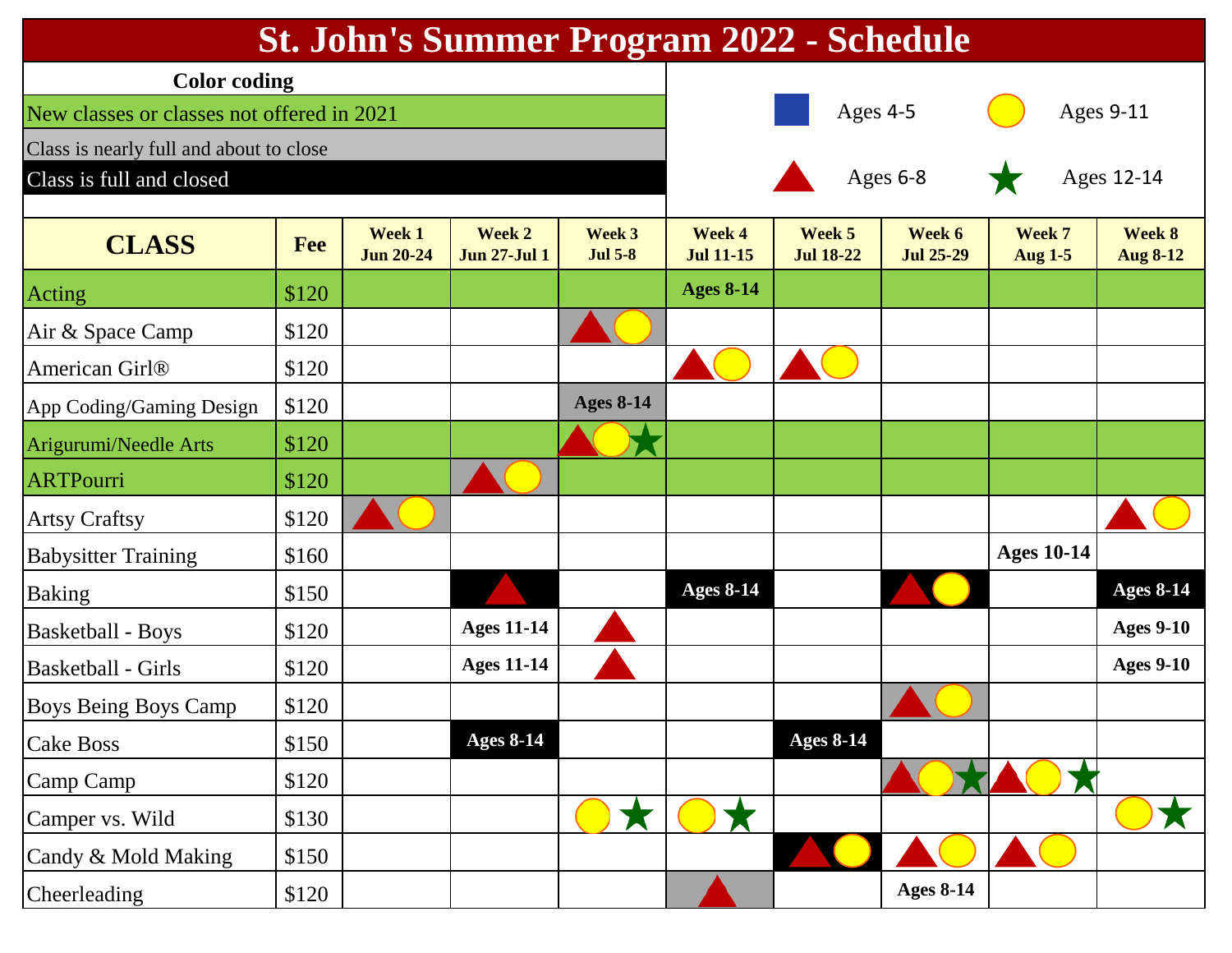| Circus d'Ete                            | \$120 |                  |                  |                  |                  |                  |                  |                       |
|-----------------------------------------|-------|------------------|------------------|------------------|------------------|------------------|------------------|-----------------------|
| <b>Coaster Park Design</b>              | \$130 |                  |                  |                  |                  |                  | <b>Ages 8-14</b> |                       |
| <b>Combat Archery</b>                   | \$140 |                  |                  |                  |                  |                  |                  | Ages 10-14 Ages 10-14 |
| Cooking                                 | \$150 |                  |                  |                  | <b>Ages 8-14</b> |                  |                  |                       |
| <b>Crazy Games</b>                      | \$120 |                  |                  |                  |                  |                  |                  |                       |
| <b>Dance Party</b>                      | \$120 |                  |                  |                  |                  |                  |                  |                       |
| Dinosaur Days                           | \$120 |                  |                  |                  |                  |                  |                  |                       |
| <b>Disney Camp</b>                      | \$120 |                  |                  |                  |                  |                  |                  |                       |
| <b>Disney Park Treats</b>               | \$150 | <b>Ages 8-14</b> |                  |                  |                  |                  |                  | <b>Ages 8-14</b>      |
| <b>Drone Academy</b>                    | \$140 | <b>Ages 8-14</b> | <b>Ages 8-14</b> |                  |                  |                  |                  |                       |
| Duct Tape Fabrication                   | \$130 |                  |                  |                  |                  |                  |                  |                       |
| <b>Emergency Med Training</b>           | \$190 |                  |                  | <b>Ages 8-14</b> |                  |                  |                  |                       |
| <b>Exploring Religious Life 4 Girls</b> | \$120 |                  |                  |                  |                  |                  |                  |                       |
| <b>Exploring Seminary</b>               | \$120 |                  |                  |                  |                  | <b>Ages 8-14</b> |                  |                       |
| <b>Field Hockey</b>                     | \$120 |                  |                  |                  |                  |                  |                  | <b>Ages 8-14</b>      |
| <b>Flag Football</b>                    | \$120 |                  |                  |                  |                  |                  |                  |                       |
| Food Art                                | \$130 |                  |                  |                  |                  |                  |                  |                       |
| Fun Factory                             | \$130 |                  |                  |                  |                  |                  |                  |                       |
| Game Week                               | \$120 |                  |                  |                  |                  |                  |                  |                       |
| Golf                                    | \$120 |                  |                  |                  |                  |                  |                  |                       |
| <b>Groovy Girls</b>                     | \$120 |                  |                  |                  |                  |                  |                  |                       |
| Gross & Fun Science                     | \$140 |                  |                  |                  |                  |                  |                  |                       |
| Hair & Nail Salon                       | \$120 |                  |                  |                  |                  |                  |                  |                       |
| <b>Hot Wheels</b>                       | \$120 |                  |                  |                  |                  |                  |                  |                       |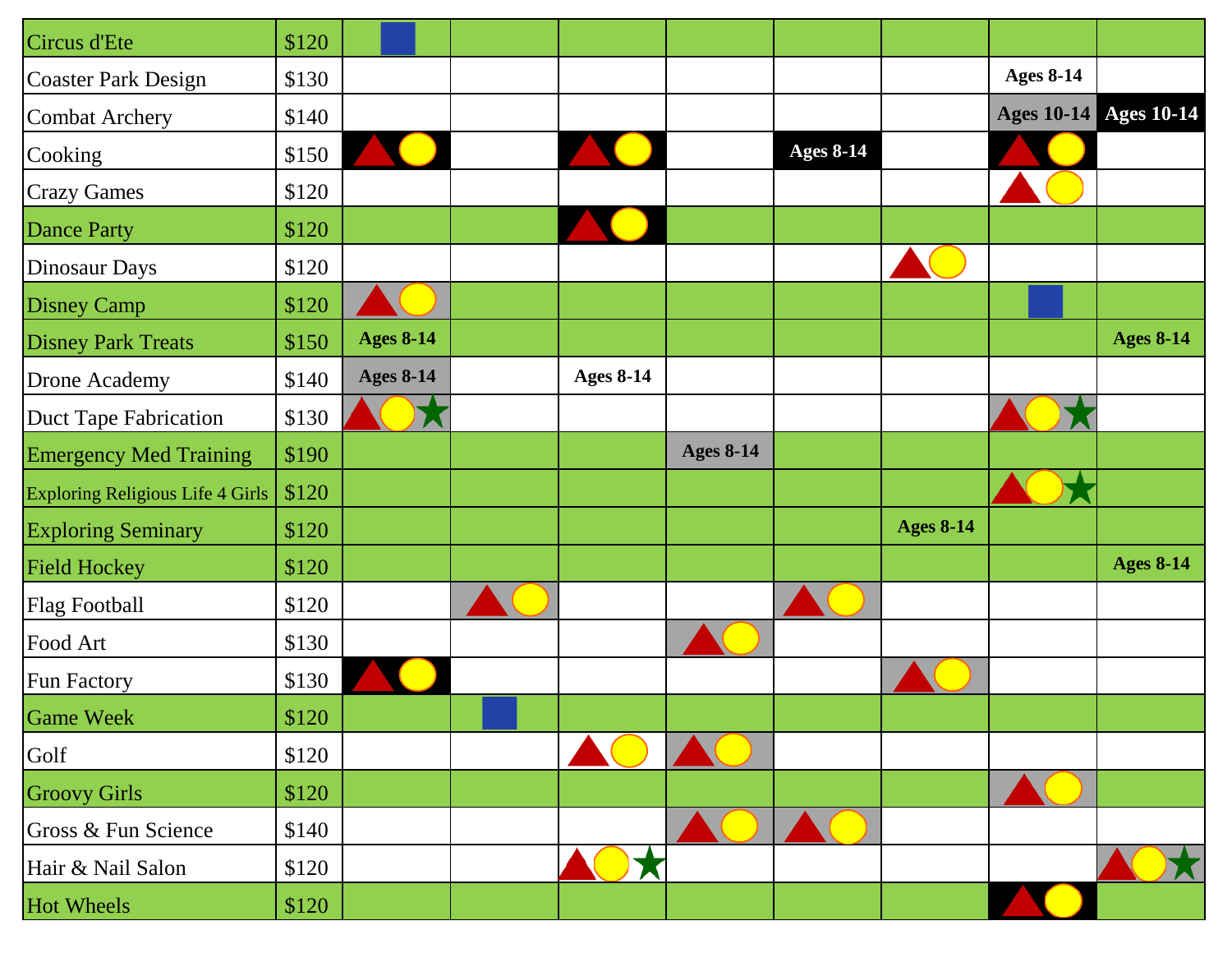| <b>Ice Cream Shoppe</b>                     | \$150 |                   | <b>Ages 8-14</b> |            |                  |                                  | <b>Ages 8-14</b> |                  |  |
|---------------------------------------------|-------|-------------------|------------------|------------|------------------|----------------------------------|------------------|------------------|--|
| Jr. Engineering                             | \$130 |                   |                  |            |                  |                                  |                  |                  |  |
| Lacrosse                                    | \$120 |                   |                  |            |                  |                                  |                  |                  |  |
| Lawn & Field Games                          | \$120 |                   |                  |            |                  |                                  |                  |                  |  |
| <b>LEGO</b> Masters                         | \$120 |                   |                  |            |                  |                                  |                  |                  |  |
| LegoMotion                                  | \$120 |                   |                  |            |                  |                                  |                  |                  |  |
| Lucky Dog Camp                              | \$150 |                   |                  |            |                  |                                  |                  |                  |  |
| Mad & Messy Science                         | \$120 |                   |                  |            |                  |                                  |                  |                  |  |
| Magic and Illusions                         | \$120 |                   |                  |            |                  |                                  |                  |                  |  |
| May the Force Be with You                   | \$120 |                   |                  |            |                  |                                  |                  |                  |  |
| Minecraft                                   | \$120 |                   |                  |            |                  |                                  |                  |                  |  |
| Mini Weapons of<br><b>Micro Destruction</b> | \$120 |                   | <b>Ages 8-14</b> |            |                  |                                  |                  |                  |  |
| Motor Mania Lego® Camp                      | \$120 |                   |                  |            |                  |                                  |                  |                  |  |
| <b>Musical Theater</b>                      | \$120 |                   |                  |            |                  |                                  |                  |                  |  |
| Neon Glow Art                               | \$130 |                   |                  |            |                  |                                  |                  |                  |  |
| <b>Nerf Wars</b>                            | \$130 |                   |                  |            |                  |                                  |                  |                  |  |
| Paintball                                   | \$160 | <b>Ages 10-14</b> | Ages 10-14       | Ages 10-14 |                  | Ages 10-14 Ages 10-14 Ages 10-14 |                  |                  |  |
| Pancake & Cupcake Art                       | \$130 | <b>Ages 8-14</b>  |                  |            |                  |                                  |                  |                  |  |
| Pizza Shoppe                                | \$150 |                   |                  |            |                  |                                  |                  | <b>Ages 8-14</b> |  |
| <b>Police Academy</b>                       | \$120 |                   |                  |            |                  |                                  |                  |                  |  |
| Safari Adventure                            | \$120 |                   |                  |            |                  |                                  |                  |                  |  |
| <b>Sew Much Fun</b>                         | \$140 |                   |                  |            |                  | <b>Ages 8-14</b>                 |                  |                  |  |
| Soap & Candle Making                        | \$150 |                   |                  |            | <b>Ages 8-14</b> |                                  |                  |                  |  |
| Soccer                                      | \$120 |                   |                  |            |                  |                                  |                  |                  |  |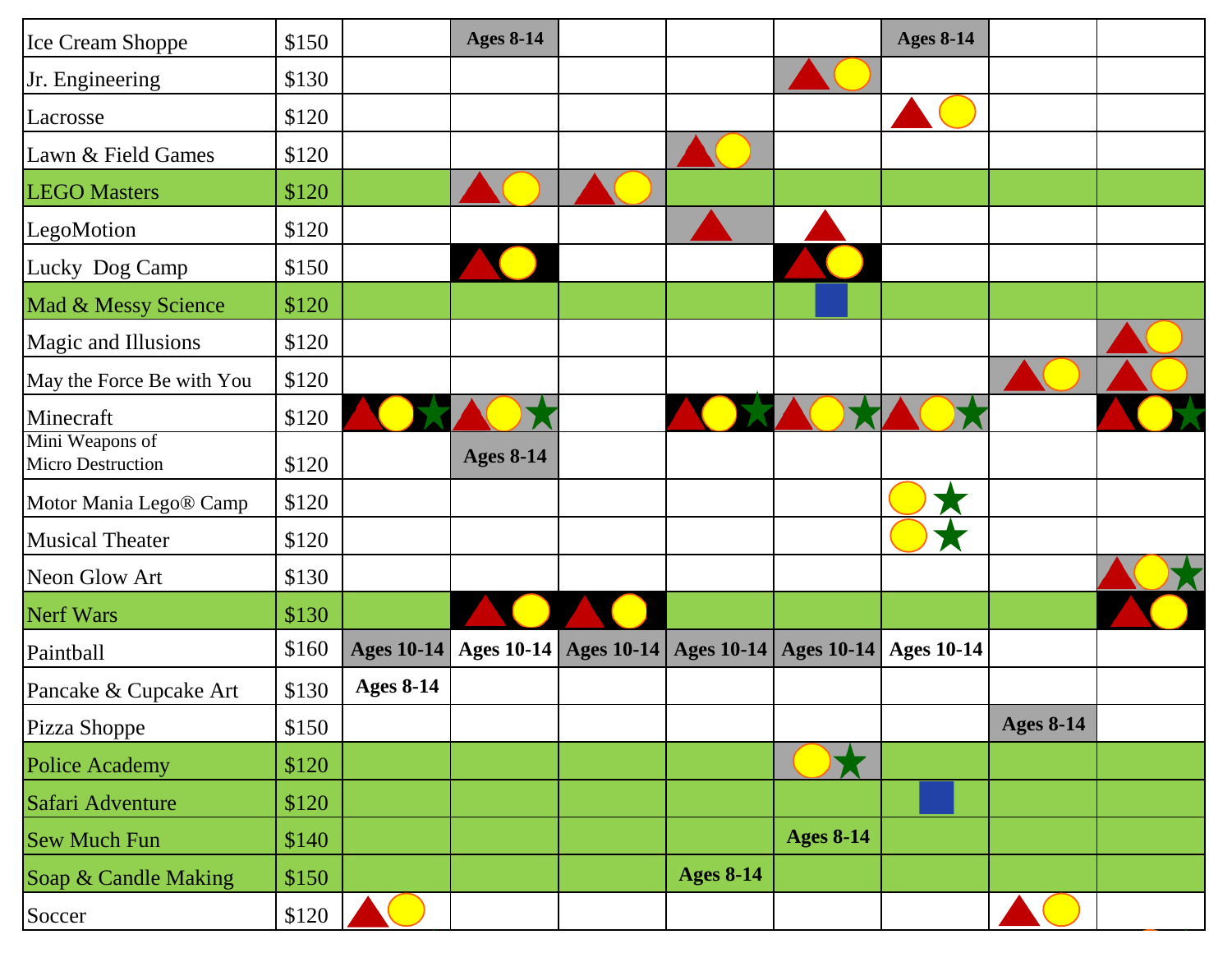| Spa Science                  | \$120 |  |                  |  |  |  |
|------------------------------|-------|--|------------------|--|--|--|
| Spies & Detectives           | \$120 |  |                  |  |  |  |
| Stage F/X                    | \$130 |  | <b>Ages 8-14</b> |  |  |  |
| <b>Street Hockey Camp</b>    | \$120 |  |                  |  |  |  |
| <b>Stuffed Animal Design</b> | \$130 |  |                  |  |  |  |
| <b>Super Sports Camp</b>     | \$120 |  |                  |  |  |  |
| Superheroes Camp             | \$120 |  |                  |  |  |  |
| Surf & Sand                  | \$120 |  |                  |  |  |  |
| <b>Survival Training</b>     | \$120 |  |                  |  |  |  |
| Tennis                       | \$120 |  |                  |  |  |  |
| Treasure/Scavenger Hunt      | \$120 |  |                  |  |  |  |
| <b>Ultimate Challenge</b>    | \$120 |  |                  |  |  |  |
| Volleyball                   | \$120 |  |                  |  |  |  |
| War Games                    | \$120 |  |                  |  |  |  |
| Wild & Wacky Week            | \$120 |  |                  |  |  |  |
| <b>World League Games</b>    | \$120 |  |                  |  |  |  |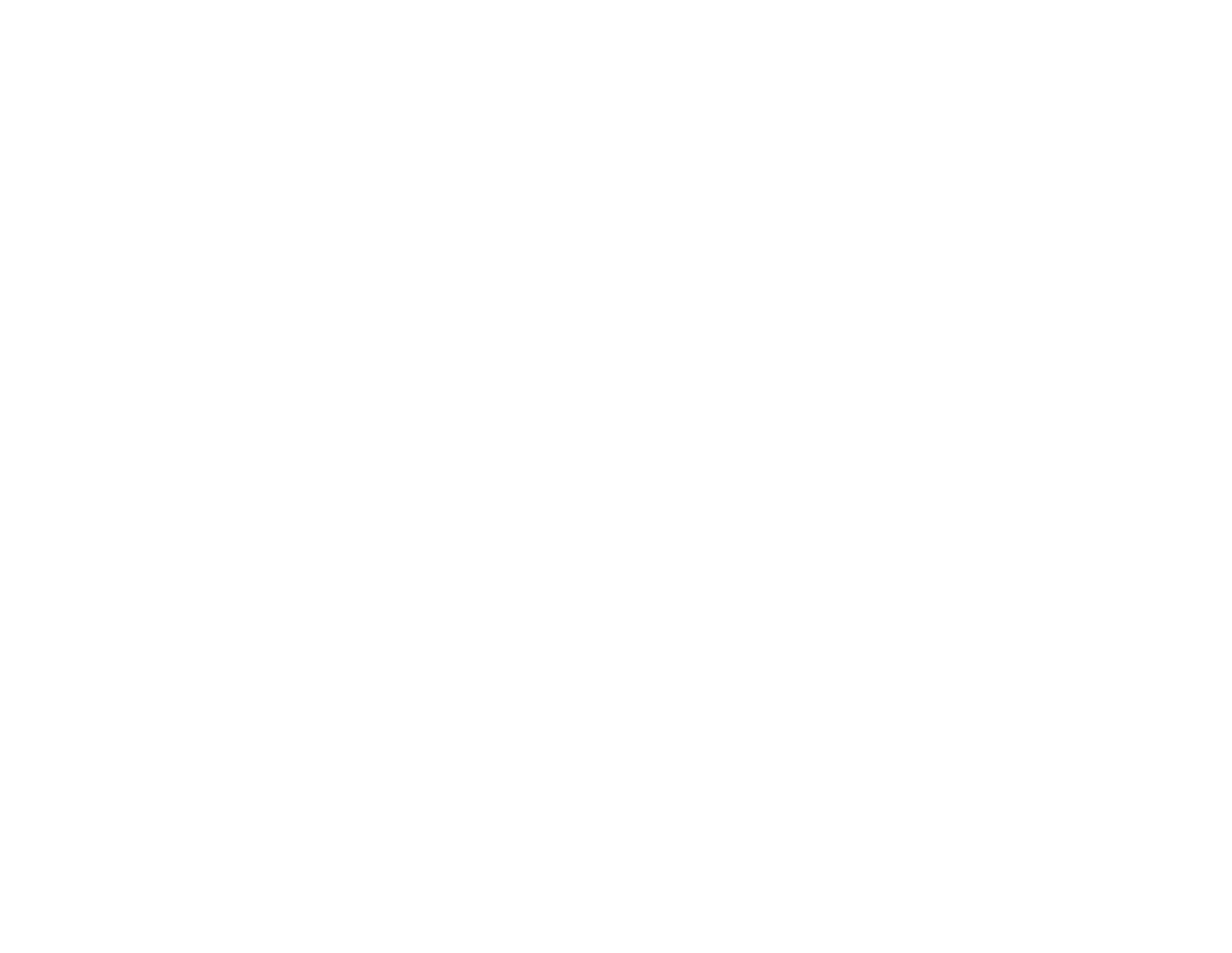$\epsilon$